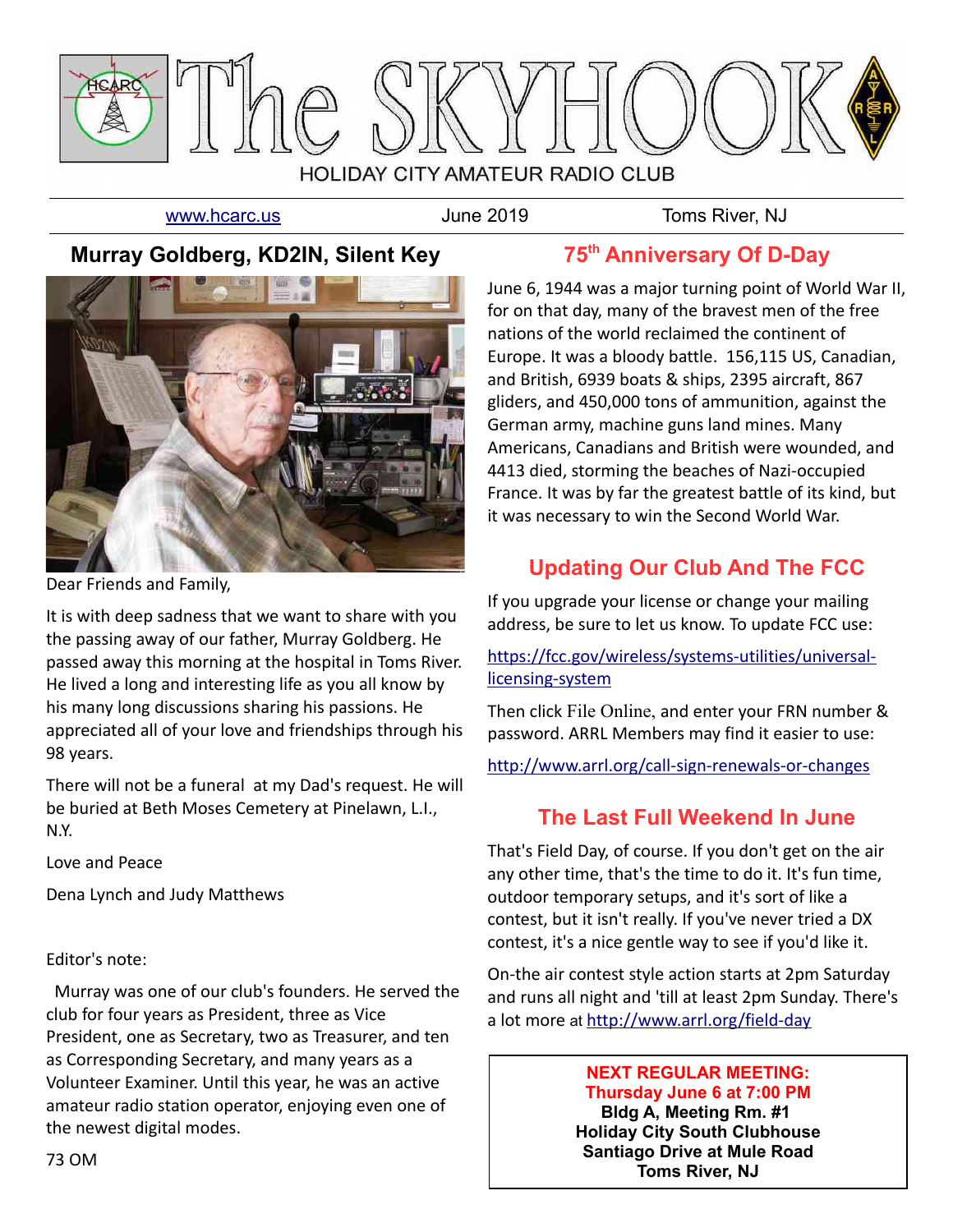## **Ocean County ARES® News**

June, 2019

On May 3, 2019 an Ocean County ARES Task Book, specific to Ocean County, was issued to all operators active in groups.io. Level 1 is relatively easy and I expect all that are signed up for ARES Connect to be able to complete the requirements over the next year. The proficiency/skill tasks will be demonstrated at upcoming ARES meetings and you will be given an opportunity to demonstrate performance of these tasks using demo gear.

I suggest printing out the task book and keeping it in a dedicated three ring binder with a copy of your license and course certifications. Bring the binder with you to each ARES meeting.

FEMA courses are easy to find by doing a simple Google search on the course number.

ARRL course EC-001 will also be presented in the near future for no charge by SNJ leadership, hopefully at our EOC or nearby.

If you are a current or past First Responder, FEMA may not have a record of the courses you took. It is best to check with the agency you served and ask for a transcript.



*Next is a picture of the Old Barney Amateur Radio Club (OBARC) CommPack contents.*



Old Barney got the radios in flaming red to make them easily distinguishable. The white clip on the coax is for strain relief when the pack is clipped to a car visor. The custom cases (\$9) keep everything nice and neat and ready for use. The foam can be trimmed to eliminate the charging cradle cut out -- being as it probably will not be issued when the pack is signed out. That would make space for the hand mic and battery eliminator in the case proper, as opposed to up in the net pocket. There is also a BTech cable in the net pocket for digital interfacing with a smartphone. The standard issue HT battery and rubber duck are also in the pack for optional use outside a vehicle.

The price runs right around \$150, as seen in the pics. A 5W HT would reduce the price by about \$40.

Contents:

UV82HP -- 8W,

Tram Dual Band Magmount w/SO239 to SMA adapter, Baofeng Dual PTT Hand Mic, BTech cable,

Baofeng Battery Eliminator,

Custom UV82 Case

[continued on page 3]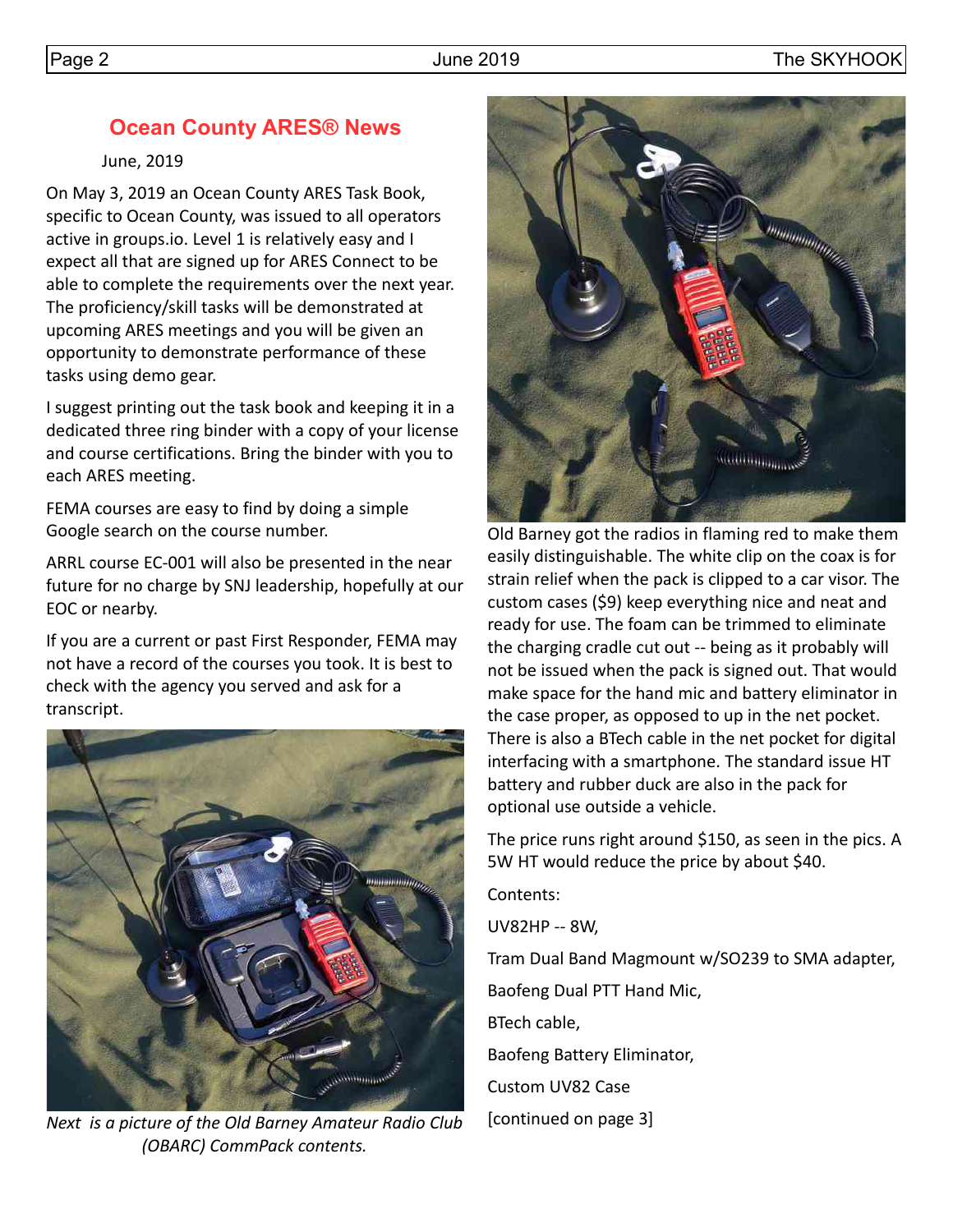These packs will be issued to Old Barney Amateur Radio Club members who are also ARES members. The packs can be used for emergencies, drills or public service events. Tim - NJ2N, worked with OBARC Executive Board in getting these packs purchased. Thank you OBARC for taking the initiative!

June  $1<sup>st</sup>$  is the start of hurricane season and it runs through November 30. The 2019 season is expected to be 75% of average activity, while the 2018 season was 120%.

Now is the time to get your gear ready and ensure you have a written plan for your family to follow.

The second Wednesday of each month will host a Skywarn net at 8:00 PM on 449.825 MHz, WA2RES/R in Toms River with a PL of 131.8. The skywarn net will precede the Ocean County ARES net at 8:30 PM on the same frequency. Echolink will be activated for both nets and check-ins will also be taken via APRS messaging by sending a message to N2XW. When checking in to the Skywarn net you will need your callsign, first name, location, Skywarn ID number and source of power. These same items should be included in an APRS message should you use this method of net participation.

The next meeting of Ocean County ARES will be on Wednesday, June 19<sup>th</sup> at 7:00 PM at the Ocean County EOC, Robert J. Miller Airpark, Berkeley Township. Refreshments will be provided. Be sure to bring your ARES Task Book. I will be demonstrating several skills and will be signing off task books for those who are ready. There will be no ARES Training Net due to the meeting.

73 de WX2NJ

Bob Murdock

Ocean County Amateur Radio Emergency Service® EC

## **FCC License Exams**

We give FCC license exams on the  $2^{nd}$  Wednesday of each month unless there are no applicants. To take a test for a new license or upgrade, call Larry 732-349- 2950 for an appointment.

#### **[Our VE Crew](mailto:lpuccio1@comcast.net?subject=VE)**

Larry [K2QDY](mailto:lpuccio1@comcast.net) (Liaison) 732-349-2950, Urb [W1UL,](mailto:urb@W1UL.com) John [KQ4WR,](mailto:kq4wr@arrl.net) Stan [KB2PD,](mailto:kb2pd@hotmail.com) Steve [N2WLH,](mailto:n2wlh@yahoo.com) Larry [WA2VLR,](mailto:lloscalz@optonline.net) Tony [KD2GSO.](mailto:tonyk613@comcast.net) *License exams are given by appointment on the second Wednesday of each month at Holiday City South Clubhouse, Bldg A, which is at the corner of Mule Rd. and Santiago Dr. Call Larry Puccio, K2QDY, at 732-349-2950 for an appointment. Directions: From either Route 37 W or Davenport Road, take Mule Road to Santiago Drive. Clubhouse A is the building* 

### *nearest the street corner.*

#### **CLUB COMMITTEES**

#### **Holiday City Amateur Radio Club Toms River, New Jersey**

| Web Site www.hcarc.us               |                     |                                 |                     |  |  |  |  |  |
|-------------------------------------|---------------------|---------------------------------|---------------------|--|--|--|--|--|
| President                           | <b>John Sawina</b>  | NA <sub>2</sub> R               | 908-625-5622        |  |  |  |  |  |
| <b>Vice President</b>               | <b>Billy Locke</b>  |                                 | KD2MHA 732 281-0151 |  |  |  |  |  |
| <b>Secretary</b>                    | <b>John Perry</b>   | <b>KD2NDY</b>                   | 732-349-2705        |  |  |  |  |  |
| <b>Treasurer</b>                    | <b>Larry Puccio</b> | K <sub>2</sub> Q <sub>D</sub> Y | 732-349-2950        |  |  |  |  |  |
| <b>Executive Board Doug Poray</b>   |                     | <b>KC2TZC</b>                   | 732-928-2316        |  |  |  |  |  |
| <b>Executive Board John Roberts</b> |                     | KQ4WR                           | 732-966 4665        |  |  |  |  |  |
| <b>W2HC Trustee</b>                 | <b>Larry Puccio</b> | K <sub>2</sub> ODY              | 732-349-2950        |  |  |  |  |  |

Membership is open to all interested persons. Ham license is not required. Dues are \$25.00 per year, payable Jan  $1<sup>st</sup>$ . Members joining during the year will have the dues prorated. Family membership \$30.00 per family. ----------------------------------------------------------

Meetings are held on the first Thursday of every month, at 7:00 pm, except December.

Location: Meeting Room #1 in the Holiday City South Clubhouse A. Directions: From either Route 37 W or Davenport Road, take Mule Road to Santiago Drive. Turn into the parking lot from Santiago Drive and park near the pool. Enter the building nearest the street corner.-

The SKYHOOK is published monthly as the HCARC's official newsletter. Editor and Publisher:

John Roberts [KQ4WR](mailto:kq4wr@arrl.net) 7 Lincoln Ct. Whiting, NJ 08759-1505 e-mail [KQ4WR@arrl.net](mailto:KQ4WR@arrl.net) 732 966 4665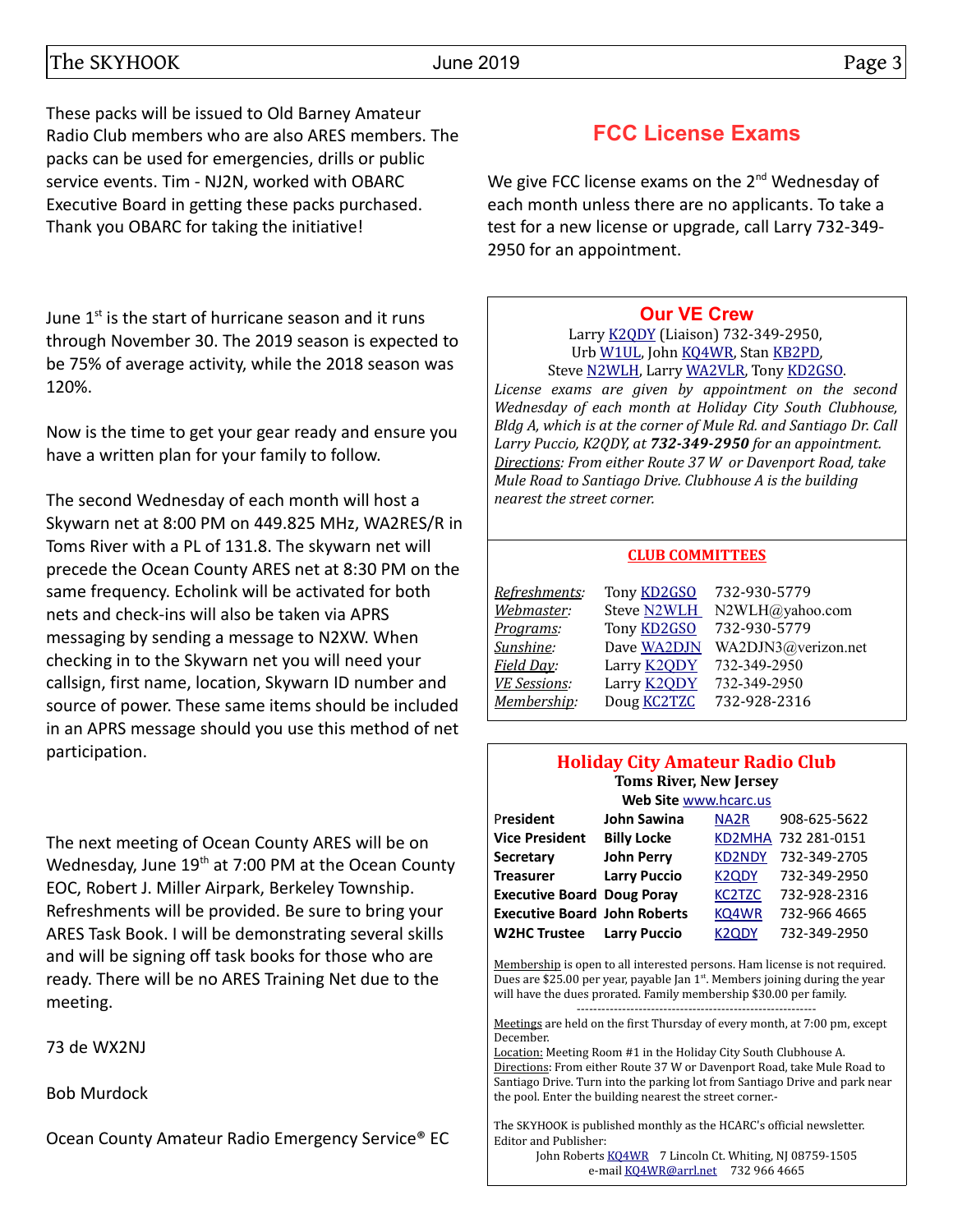#### **Morse Code's Influence On The Bar Code Invention.**

By Urb LeJeune, W1UL urb@ham-cram.com

#### **Introduction:**

Almost 70 years ago, Drexel University graduate students Norman Woodland and Bernard Silver were sitting in a lab where a local business man was asking the department head if he could come up with something to help him identify products and associated parameters such as price. The department head said it couldn't be done. Woodland and Silver looked at each other and said, "There has to be a way."

#### **Eureka Moment:**

Some time later they were sitting on a beach in Florida, and Silver was telling Norman about Morse code, which he had learned in the Boy Scouts. To illustrate his point, he built a few words in the sand using one finger for a dot and two fingers for a dash. Folklore has it that they looked at each other and said, "Eureka." The width of the bars projected a value as did the space between the bars. They applied for a patent, which was awarded on October 7, 1952. Although the concept was sound, it took about 20 years before hardware and software development had the ability to exploit the concept.

#### **Epilogue:**

Today bar coding is ubiquitous. When you check into a hospital, the first thing they do is fit you with a bar coded bracelet with all your vital information. You purchase a ticket to an event, and your name and seat number is bar coded. The list goes on and on.

*When not writing articles for newsletters, Urb is most likely working on his website,*

 *http://ham-cram.com*

*The site has three distinguishing characteristics:*

 *1. Only correct answers are studied.*

 *2. Only the questions most likely to be on the test are studied.*

 *3. It's free.*

## **How To Learn Morse Code**

It's no longer a necessary part of ham radio, but many hams still prefer International Morse Code. There are computer programs that decipher the code and display the text. But if you really want to spend all the time and effort to learn to "read code" the traditional way, here's how. Extensive tests done in Germany by Ludwig Koch in 1935 demonstrated that:

1. Learning at a slow character rate is not only a waste of time and effort, but actually hinders progress toward more useful speeds.

2. Visual concepts such as charts of dots and dashes, are very distractive and definitely counter-productive.

3. Student should begin by learning to recognize the spaces between random characters sent as 5-character "code groups" at 12 or 15 words a minute, by simply placing a simple mark, preferably a dot, on the paper where the character would be. Do this for your very first lesson. It may take several minutes to reliably get 5 such marks written for each 5-character "word".

4. For the remainder of the course, every unrecognized character, should likewise to be shown as such a mark.

5. Next, the student should hear 5-character "words" consisting of random mixtures of two rarely encountered characters. The student should learn to write those automatically. (While you're driving a car, you shouldn't have to figure out which pedal works the brakes.)

6. Learning not to think is extremely important, as there will be no time to think when the Morse characters are short ones or the speed is increased. Code speed must be fast enough to prevent the student from thinking of dots and dashes; at least 12 words a minute, and with each "word" having the proper timing of tones and gaps. (not Farnsworth timing, for example) Speed must be high enough to prevent thinking of dots and dashes.

7. Only when 90% accuracy is achieved, can a new character be added. Characters are best introduced one at a time. The least-common characters should be learned first, so they will get plenty practice through repetition.

8. Ideally, the new character's identity should not be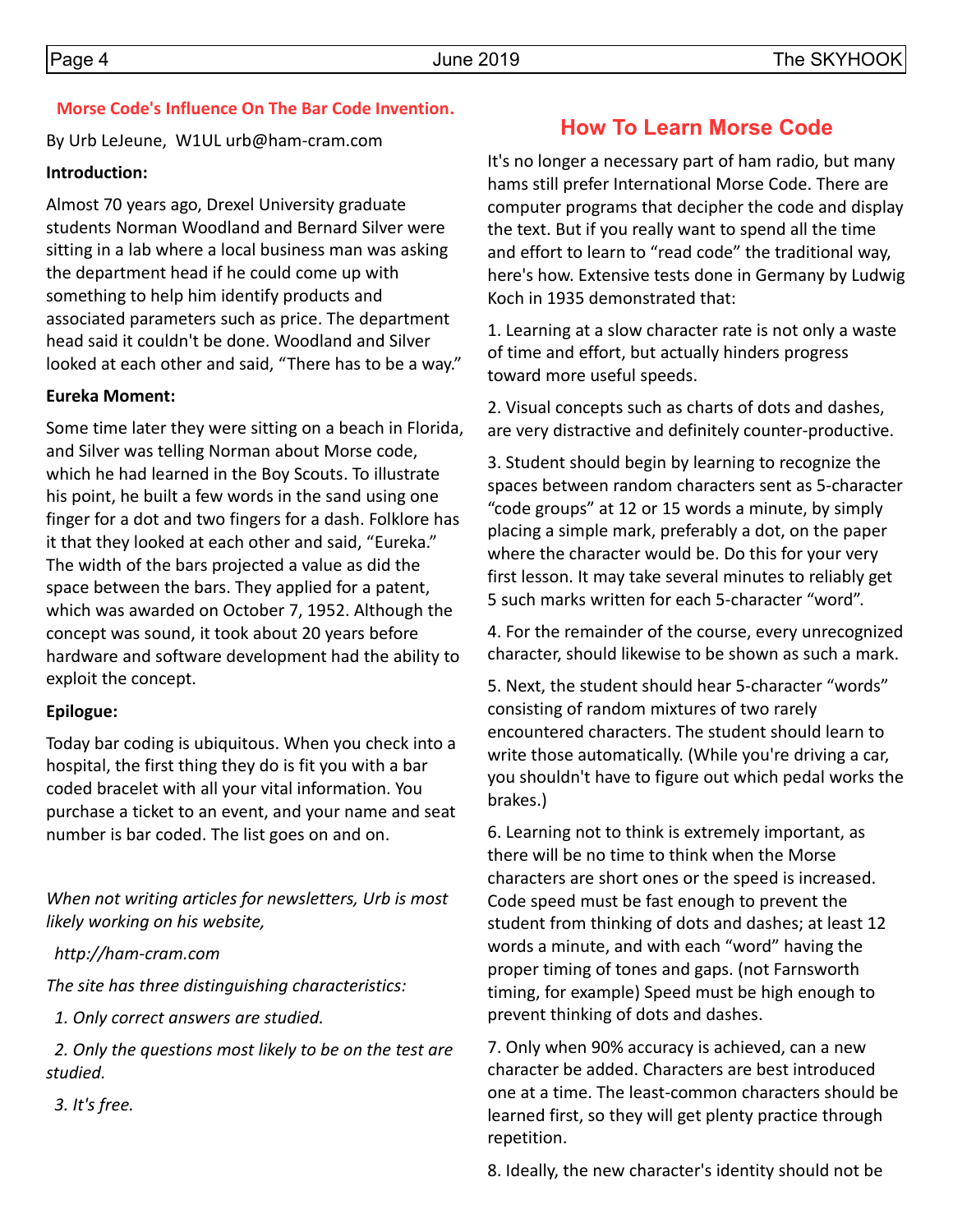The SKYHOOK Data between the state of the SKYHOOK and the SKYHOOK of the SKYHOOK Data between the state of the S

revealed until the studunt recognises it as a new character.

9. Each practice session must include at least ten instances of each of the characters already learned, lest they be forgotten.

10. The best schedule of classes is a half hour in the morning, and a half-hour in the afternoon, every day, with at least 10 instances of each previously-learned character in each session.

11. Once all 26 letters, 10 numerals, Comma, Period, Question mark, Double-dash, Fraction-bar and End-ofmessage have been learned, the speed can be increased.

The target was to be able to "read" code groups at 20 words a minute, and telegrams at 25 words a minute. That took the young recruits 28 sessions, at 2 sessions a day every day for 2 weeks.

The "G4FON Koch Trainer" (available free to download at www.G4FON.net) is the best Morse practice generator I've found, and someone wrote an Arduino version of it.

## **Happy Birthday To:**

Maria Fiorino

Matthew deRouville K3MR

Mike Graber KD2CDX

Tony Kuzinski KD2GSO

## **Happy Anniversary To:**

George WB2BNB & Joan Icenhower



### **Solder**

For good connections, I prefer 63/37 rosin-core solder.

"Sixty three thirty seven", sometimes called "eutectic" tin/lead solder, is ideally about 63.446% tin, 36.554% lead, by weight.

 Because lead atoms, on average, weigh 63.446/36.554 as much as tin atoms, 63/37 alloy has one tin atom neatly paired with each lead atom.

That alloy has the lowest melting point (183C) of any tin/lead mix, so there's less chance of damaging the item you're soldering.

Another advantage is that it solidifies quickly, without going through a mushy stage, during which a slight movement might weaken the joint.

Unfortunately for those of us who like the benefits of 63/37 solder, we're often stuck with substitutes which are not as quite nice to work with.

I would not use any solder with less than 60% tin.

-John Roberts KQ4WR

## **Solder Flux**

Solder flux is any substance that prepares the surface of metal to accept solder. Most fluxes used by plumbers may corrode copper or at least leave a conducting film on nearby insulating materials, so use only flux that's intended for electronics.

The flux core of any "rosin core" solder should be sufficient for normal hand soldering. Violin rosin should work as a substitute.

Flux that may have found its way onto switch contacts can be removed with rubbing alcohol, but 91% works much better than 70%.

-John Roberts KQ4WR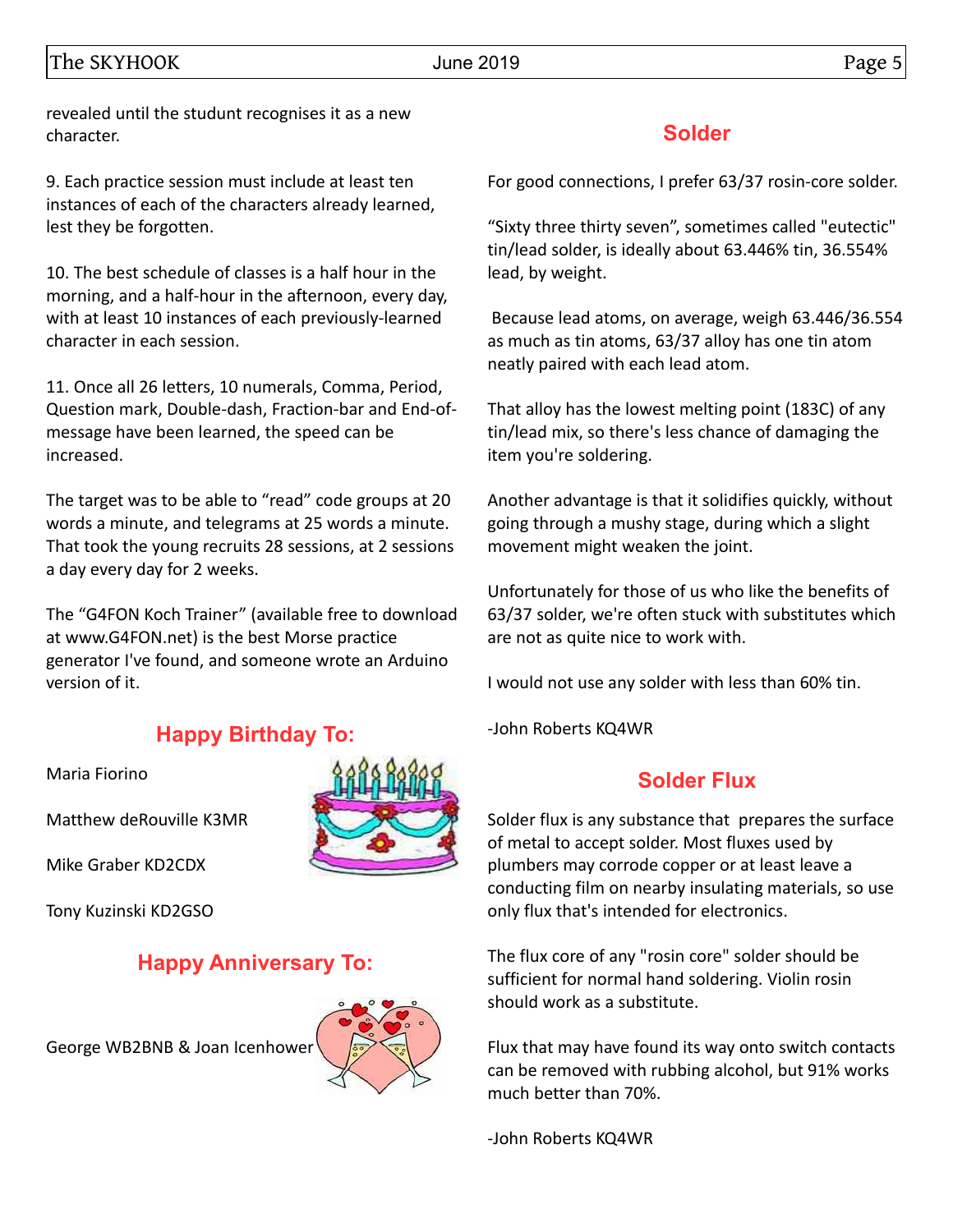## **Russ Young WA2VQV Worked:**

| <b>CALLSIGN</b>    | <b>DATE</b> | <b>UTC</b> | <b>FREQ</b>     | <b>MODE</b> | <b>ENTITY</b>          | <b>GRID</b> | <b>MILES</b> | <b>DIR</b> |
|--------------------|-------------|------------|-----------------|-------------|------------------------|-------------|--------------|------------|
| AM70E              | 10-May-19   | 1946Z      | 20 <sub>m</sub> | <b>CW</b>   | <b>SPAIN</b>           | <b>IN80</b> | 3705         | <b>ENE</b> |
| AM70C              | 10-May-19   | 1951Z      | 20 <sub>m</sub> | <b>CW</b>   | <b>SPAIN</b>           | <b>IN80</b> | 3705         | <b>ENE</b> |
| UA <sub>5</sub> C  | 15-May-19   | 2111Z      | 20 <sub>m</sub> | <b>CW</b>   | <b>EUROPEAN RUSSIA</b> | <b>KO85</b> | 4819         | <b>NNE</b> |
| <b>LZ116RF</b>     | 15-May-19   | 2123z      | 20 <sub>m</sub> | <b>CW</b>   | <b>BULGARIA</b>        | <b>KN12</b> | 4892         | NE.        |
| <b>CS7AMH</b>      | 15-May-19   | 2133Z      | 20 <sub>m</sub> | <b>CW</b>   | <b>PORTUGAL</b>        | <b>IM58</b> | 3512         | <b>ENE</b> |
| <b>TC1919ATA</b>   | 15-May-19   | 2256Z      | 20 <sub>m</sub> | <b>CW</b>   | TURKEY                 | <b>KM69</b> | 5427         | <b>NE</b>  |
| PA <sub>1</sub> CC | 18-May-19   | 0007Z      | 20 <sub>m</sub> | <b>CW</b>   | <b>NETHERLANDS</b>     | <b>JO22</b> | 3810         | <b>NE</b>  |
| <b>LZ497OM</b>     | 19-May-19   | 1949Z      | 20 <sub>m</sub> | <b>CW</b>   | <b>BULGARIA</b>        | <b>KN12</b> | 4892         | <b>NE</b>  |
| P4/DL5RMH          | 19-May-19   | 2312Z      | 20 <sub>m</sub> | <b>CW</b>   | <b>ARUBA</b>           | <b>FK52</b> | 1849         | S          |
| KP2M               | 20-May-19   | 2230Z      | 20 <sub>m</sub> | <b>CW</b>   | U.S. VIRGIN IS.        | <b>FK74</b> | 1595         | <b>SSE</b> |
| WB2TQE/KL7         | 23-May-19   | 0108Z      | 20 <sub>m</sub> | <b>CW</b>   | <b>ALASKA</b>          | <b>BP54</b> | 3463         | <b>NW</b>  |

# **Larry K2QDY Worked:**

| Call               | Date      | Time  | Freq   | Mode      | Entity          |             | Grid Miles | Dir         |
|--------------------|-----------|-------|--------|-----------|-----------------|-------------|------------|-------------|
| WF <sub>2</sub> T  | 5/25/2019 | 14:53 | 21.026 | <b>CW</b> | <b>US</b>       | <b>FN30</b> | 106        | <b>ENE</b>  |
| KP2M               | 5/25/2019 | 14:51 | 21.022 | CW        | US Virgin Is.   | <b>FK78</b> | 1625       | <b>SSE</b>  |
| PJ4G               | 5/25/2019 | 14:49 | 21.019 | <b>CW</b> | Bonaire         | <b>FK52</b> | 1949       | S           |
| CK3AT              | 5/24/2019 | 23:26 | 21.016 | <b>CW</b> | Canada          | <b>FN04</b> | 405        | NW          |
| <b>UR7GO</b>       | 5/24/2019 | 22:48 | 14.011 | <b>CW</b> | Ukraine         | K050        | 4732       | <b>NE</b>   |
| CK3AT              | 5/24/2019 | 22:38 | 14.008 | <b>CW</b> | Canada          | <b>FN04</b> | 405        | NW          |
| YU73BFG            | 5/24/2019 | 21:25 | 14.017 | CW        | Serbia          | <b>KN04</b> | 4557       | <b>NE</b>   |
| LZ2HR              | 5/24/2019 | 21:15 | 14.006 | <b>CW</b> | Bulgaria        | <b>KN12</b> | 4757       | <b>NE</b>   |
| YU7QF              | 5/23/2019 | 23:30 | 14.017 | <b>CW</b> | Serbia          | <b>KN04</b> | 4557       | <b>NE</b>   |
| OG <sub>O</sub> C  | 5/23/2019 | 00:43 | 14.028 | <b>CW</b> | Aland Is.       | <b>KP34</b> | 4068       | <b>NNE</b>  |
| <b>E77A</b>        | 5/22/2019 | 21:49 | 14.018 | CW        | Bosnia-Herzego. | <b>JN94</b> | 4485       | <b>NE</b>   |
| <b>S57V</b>        | 5/21/2019 | 22:23 | 14.025 | CW        | Slovenia        | <b>JN76</b> | 4269       | <b>NE</b>   |
| IQ2XZ/8            | 5/21/2019 | 21:59 | 14.025 | CW        | Italy           | <b>JN62</b> | 4343       | <b>ENE</b>  |
| OK <sub>2</sub> AN | 5/21/2019 | 21:55 | 14.020 | <b>CW</b> | Czech Republic  | J070        | 4127       | <b>NE</b>   |
| YL3CW              | 5/21/2019 | 21:47 | 14.028 | <b>CW</b> | Latvia          | K027        | 4277       | <b>NE</b>   |
| 5B4AJC             | 5/21/2019 | 21:35 | 14.011 | <b>CM</b> | Cyprus          | <b>KM65</b> | 5497       | NE          |
| UR3HC              | 5/21/2019 | 20:28 | 14.024 | <b>CW</b> | Ukraine         | K050        | 4732       | <b>NE</b>   |
| E78IW              | 5/19/2019 | 00:28 | 7.024  | <b>CW</b> | Bosnia-Herzego. | <b>JN94</b> | 4485       | <b>NE</b>   |
| <b>GSØNWM</b>      | 5/19/2019 | 23:49 | 7.016  | CW        | Scotland        | I075        | 3266       | <b>NE</b>   |
| P4/DL5RMH          | 5/19/2019 | 23:07 | 14.031 | <b>CW</b> | Aruba           | <b>FK52</b> | 1915       | $\mathsf S$ |
| PA1CC              | 5/18/2019 | 00:02 | 14.003 | <b>CW</b> | Netherlands     | <b>J022</b> | 3687       | <b>NE</b>   |
| <b>LZ116RF</b>     | 4/20/2019 | 21:19 | 14.014 | CW        | Bulgaria        | <b>KN12</b> | 4757       | NE          |
| <b>AM70E</b>       | 4/20/2019 | 21:05 | 14.019 | <b>CW</b> | Spain           | <b>IN80</b> | 3620       | <b>ENE</b>  |
| UR7VB              | 4/20/2019 | 00:41 | 7.018  | <b>CW</b> | Ukraine         | K050        | 4732       | <b>NE</b>   |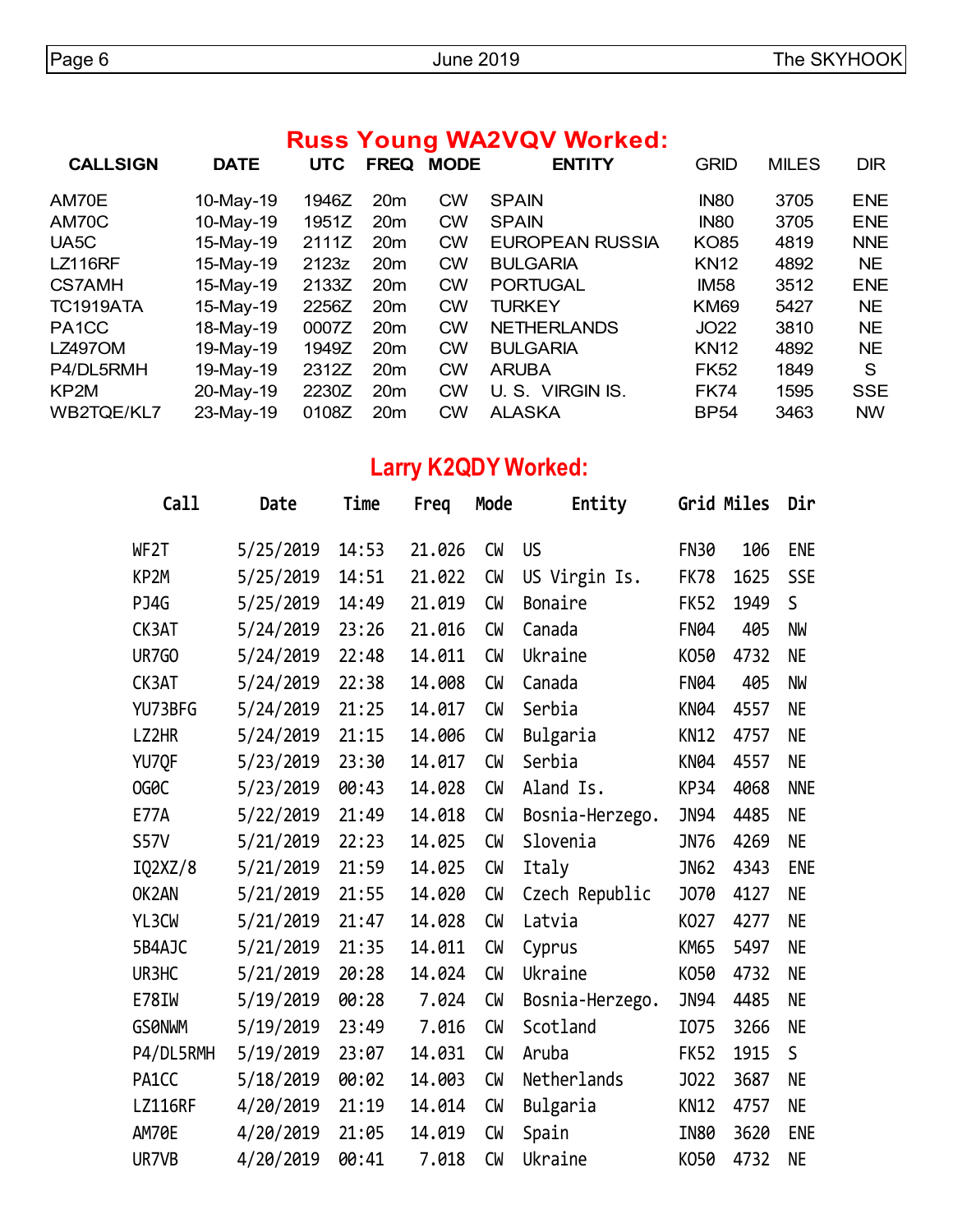# **Some DX Opportunities**

Callsigns shown in alphanumeric order Mode codes:  $8 = JTS$ ,  $C = CW$ ,  $D = Digital$ ,  $J = JPA$ ,  $P = PSK31$ ,  $R = RTTY$ ,  $S = SSB$ ,  $T = SSTV$ . Bands: "Low" usually means 160, 80 & 40m.

| Start  | Finish Call  |                    | Entity                   | <b>IOTA</b> | <b>Bands</b>         | <b>Modes</b> | OSL Via  | Grid               | Miles | Dir        |
|--------|--------------|--------------------|--------------------------|-------------|----------------------|--------------|----------|--------------------|-------|------------|
| May 25 | Jun 02       | 4L9S               | Georgia                  |             | $80 - 10m$           |              | OE1ZKC   | LN21mm             | 5646  | <b>NE</b>  |
| Jun 01 | Jun 10       | 5W0H               | Samoa                    | $OC - 097$  | $80 - 6m$            | C, S         | EB7DX    | AH47aa             | 7200  | W          |
| Jun 26 | Jun 28       | 6Y3Y               | Jamaica                  | NA-097      | $80 - 10m$           | 8            | LoTW     | EK92dm             | 1951  | <b>SSW</b> |
|        | Jun 05       | 9A/PA4JJ           | Croatia                  | EU-016      | $40 - 10m$           | 8            | PA4JJ    | JN75sd             | 4341  | <b>NE</b>  |
| Jun 07 | Jul 02       | 9G5GS              | Ghana                    | AF-084      | $160 - 6m$           | 8, s         | LoTW     | IJ84sx             | 5036  | E          |
|        | Feb 14 9G5ZS |                    | Ghana                    | AF-084      | $80 - 10m$           | 8            | ZS6EGB   | IJ87ta             | 4950  | E          |
| May 22 | Jun 04       | 9N7BN              | Nepal                    |             | $80 - 6m$            | S, 8         | JH1NBN   | NL27mm             | 7592  | <b>NNE</b> |
|        | Oct 31       | <b>DM460DA</b>     | Germany                  |             |                      |              | יִ?      | J <sub>031aa</sub> | 3768  | <b>NE</b>  |
| May 25 | Jun 03       | E31A               | Eritrea                  | AF-038      | $160 - 6m$ $C, S, 8$ |              | JH1AJT   | KK95kh             | 6701  | <b>ENE</b> |
|        | Jun 02       | EG1FAS             | Spain                    |             |                      |              | EA1ADP   | IN80dj             | 3620  | ENE        |
| Jun 15 | Jun 18       | FS/AG5CR           | St Martin                | NA-105      | $40 - 17m$           | 8            | LoTW     | <b>FK881b</b>      | 1655  | <b>SSE</b> |
|        | Jul 31       | HS10KING           | Thailand                 | AS-053      |                      |              | יִ?      | OK03gt             | 8711  | N          |
| Jun 12 | Jun 16       | JW/EA3NT           | Svalbard                 | EU-026      | 80-10m               | C, S, D      | Club Log | JQ75tf             | 3566  | <b>NNE</b> |
| Jun 12 | Jun 16       | JW/0J0Y            | Svalbard                 | EU-026      | $80 - 10m$           | C, S, D      | Club Log | JQ75tf             | 3566  | <b>NNE</b> |
| May 25 | Jun 01       | LX/GM4UYE          | Luxembourg               |             | 40-6m                | S, C, R, 8   | LoTW     | JN39ga             | 3842  | <b>NE</b>  |
|        | Aug 02       | <b>NA1WJ</b>       | United States of America |             |                      |              | NA1WJ    | EM97kv             | 396   | WSW        |
| Jun 09 | Jun 16       | PJ2/VA3ZC          | Curacao                  | SA-099      | $40 - 20m$           | 8,qrs        | LoTW     | FK52jf             | 1941  | S          |
| Jun 25 | Jul 02       | PJ5/W9DR           | Saba & St EustatiLNA-145 |             | 6m                   | S,C,8        | W9DR Dir | FK87ml             | 1695  | <b>SSE</b> |
| Jun 13 | Jun 15       | PJ8SK              | Sint Maarten             | NA-105      | $40 - 17m$           | 8            | LoTW     | FK881b             | 1655  | <b>SSE</b> |
| Jun 06 | Jun 18       | S <sub>9</sub> A   | Sao Tome & PrincitAF-023 |             | 80-10m               | C, S, 8      | EB7DX    | JJ30hf             | 5729  | E          |
| May 25 | Jun 14       | SV5/DL3DRN         | Dodecanese               | EU-001      | $80 - 10m$           | C, S, R      | LoTW     | KM36ck             | 4723  | <b>NE</b>  |
| Jun 01 | Jun 15       | SV9/UR3WA          | Crete                    | EU-015      | 40m                  | C            | LoTW     | KM25hi             | 5116  | ENE        |
| May 24 | Jun 13       | TG9BBV             | Guatemala                |             | $80 - 12m$           | C, 8, s      | LoTW     | EK44gk             | 2019  | <b>SW</b>  |
| Jun 14 | Jun 25       | T01T               | Guadeloupe               |             | $80 - 10m$           |              | F6HMO    | FK97aa             | 1748  | <b>SSE</b> |
| Jun 17 | Jun 24       | V6K                | Micronesia               | $OC - 010$  | $40 - 10m$           | C, R, 8      | LoTW     | RJ15lh             | 7655  | <b>WNW</b> |
| Jun 01 | Jun 15       | XV9DXB             | Vietnam                  |             | 20m                  | C,S          | EB7DX    | OK42og             | 8826  | N          |
| Jun 23 | Jun 25       | ZF <sub>2</sub> CJ | Cayman Is                | NA-016      | $80 - 10m$           | 8            | LoTW     | EK99sm             | 1460  | <b>SSW</b> |